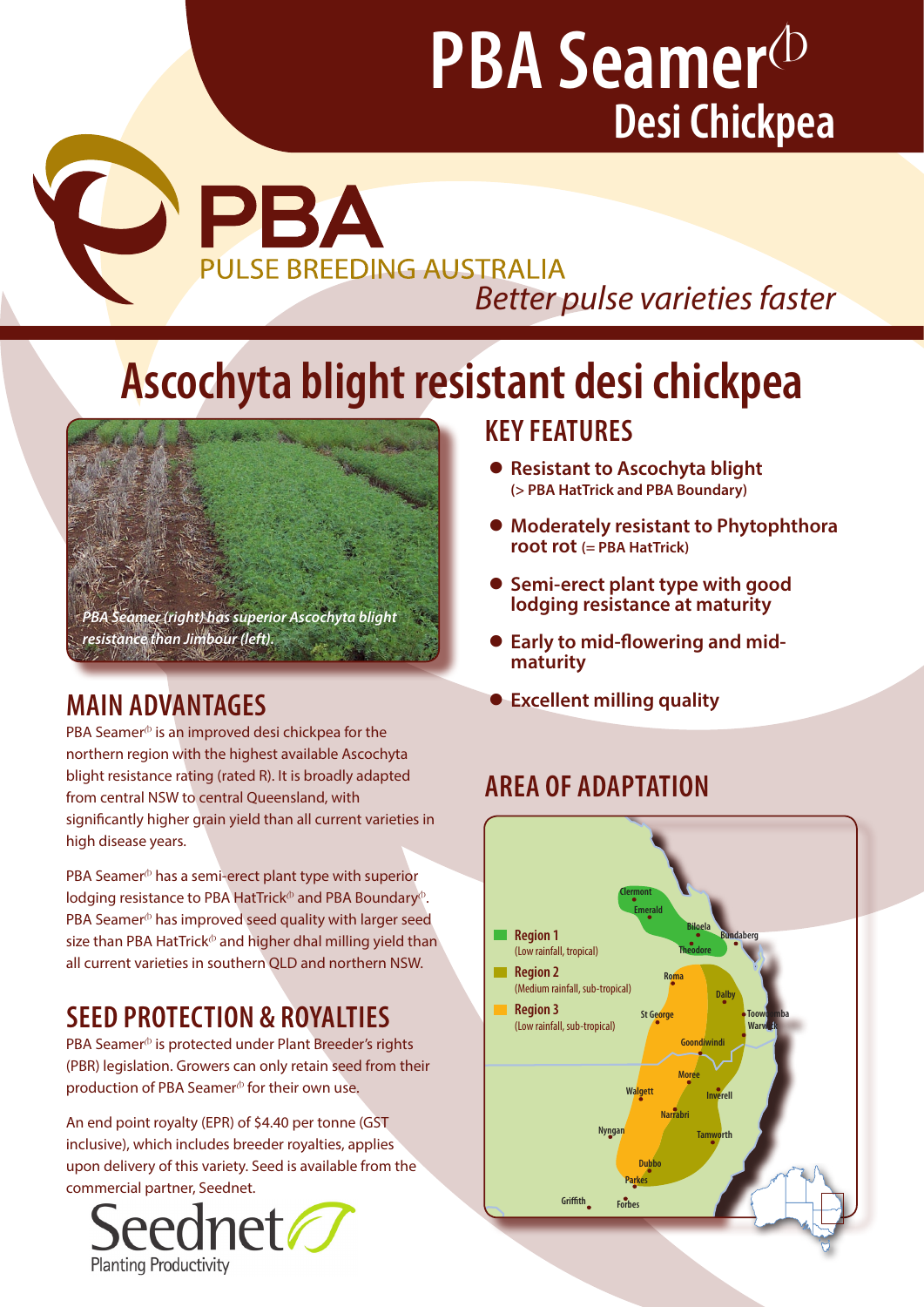

# **PBA Seamer**<sup>(D)</sup> **Desi Chickpea**

#### Long-term yield of desi chickpea, % of PBA Pistol<sup>®</sup> in central Queensland and % of PBA HatTrick<sup>®</sup> in north**eastern Australia (2011–2015) Yield of desi chickpea, % of PBA HatTrick**<sup>A</sup>**, in north-eastern Australia in 2010, a wet winter and spring conducive to AB and BGM Variety Central Qld South Western Qld South Eastern Qld North Western NSW North Eastern NSW Tamworth North Star Edgeroi Moree Bellata Bullarah** PBA Pistol<sup>A</sup> (t/ha) 2.51 – – – – – – – – – – PBA HatTrick<sup>®</sup> (t/ha) 2.33 1.9 2.81 1.55 1.94 3.51 1.67 2.26 2.67 1.89 1.82 **PBA Seamer**<sup>A</sup> **99 104 101 102 101 108 119 137 112 142 118** PBA Boundary<sup>®</sup> 97 | 104 104 103 | 102 | 110 | 104 | 105 | 108 | 109 | 93 PBA HatTrick $^{\circ}$  93 100 100 100 100 100 100 100 100 100 100 PBA Pistol $^{\circ}$  (  $\qquad \qquad$   $\qquad$  100  $\qquad$  –  $\qquad$  ) –  $\qquad$  –  $\qquad$  –  $\qquad$  –  $\qquad$  –  $\qquad$  –  $\qquad$  –  $\qquad$  –  $\qquad$  –  $\qquad$  –  $\qquad$  –  $\qquad$  –  $\qquad$ Jimbour<sup>®</sup> | 94 | 102 | 102 | 101 | 101 | 105 | 56 | 10 | 97 | 96 | 60 Kyabra<sup>A</sup> 101 107 107 109 106 110 46 6 97 111 60 Moti<sup>A</sup> 101 – – – – – – – – – –

**Source:** Trial results from Pulse Breeding Australia (PBA) and National Variety Trials (NVT) programs. This report presents NVT "Production Value" MET data on a regional mean basis. This reduces the accuracy and reliability of the results. For detailed PV data, please use the NVT Yield App or Excel Reporting tools available on the NVT website.

#### **Disease resistance rating and yield loss of desi chickpea in north-eastern Australia**

|                                      |                             | Ascochyta blight (AB) <sup>1</sup> |      |                |      | Phytophthora root rot (PRR) <sup>2</sup> |                           |            |              |      |
|--------------------------------------|-----------------------------|------------------------------------|------|----------------|------|------------------------------------------|---------------------------|------------|--------------|------|
| <b>Variety</b>                       | <b>Resistance</b><br>rating | Yield $(t/ha)^3$                   |      | % Yield loss   |      | <b>Resistance</b>                        | Yield (t/ha) <sup>3</sup> |            | % Yield loss |      |
|                                      |                             | 2014                               | 2015 | 2014           | 2015 | rating                                   | 2014                      | 2015       | 2014         | 2015 |
| PBA Seamer <sup>®</sup>              | $\mathsf{R}$                | 2.13                               | 1.57 | $\overline{2}$ | 15   | <b>MR</b>                                | 1.79                      | 0.37       | 45           | 87   |
| PBA Boundary <sup>®</sup>            | <b>MR</b>                   | 2.08                               | 1.23 | 11             | 30   | S                                        | 0.73                      | 0.17       | 74           | 94   |
| PBA HatTrick <sup>®</sup>            | <b>MR</b>                   | 1.76                               | 0.42 | 23             | 76   | <b>MR</b>                                | 1.98                      | 0.81       | 33           | 68   |
| PBA Pistol <sup>®</sup>              | S.                          | Not tested                         |      |                |      | S                                        | Not tested                |            |              |      |
| Kyabra <sup>®</sup>                  | S.                          | 0.00                               | 0.00 | 100            | 100  | <b>MS</b>                                |                           | Not tested |              |      |
| Moti <sup><i><sup>b</sup></i></sup>  | S.                          | Not tested                         |      |                |      | <b>MS</b>                                | Not tested                |            |              |      |
| Yorker <sup>®</sup>                  | <b>MS</b>                   | Not tested                         |      |                |      |                                          | 2.69                      | 0.57       | 33           | 79   |
| PBA Seamer <sup>®</sup> disease free |                             | 2.18                               | 1.85 |                |      |                                          | 3.23                      | 2.76       |              |      |

**Source:** NSW DPI and DAF Pulse pathology and breeding teams

<sup>1</sup> Ascochyta blight yield loss trial, Tamworth 2014 & 2015, NSW DPI

2 Phytophthora root rot yield loss trial, Warwick 2014 & 2015, NSW DPI & DAF

<sup>3</sup> Yields are in the presence of high disease with no fungicide applications

| Agronomic traits of desi chickpea in north-eastern Australia |                                     |                       |                           |                          |                                     |                                 |                                     |                                 |                                          |                                     |                                 |
|--------------------------------------------------------------|-------------------------------------|-----------------------|---------------------------|--------------------------|-------------------------------------|---------------------------------|-------------------------------------|---------------------------------|------------------------------------------|-------------------------------------|---------------------------------|
| <b>Variety</b>                                               | Flowering (score/days) <sup>#</sup> |                       | <b>Maturity (score)#</b>  |                          | <b>Plant</b><br>height (cm)         |                                 | <b>Lowest pod</b><br>height (cm)    |                                 | <b>Lodging</b><br>resistance             | <b>Lodging</b><br>score##           |                                 |
|                                                              | Region 2 & 3 <sup>1</sup>           | Region 1 <sup>2</sup> | Region 2 & 3 <sup>1</sup> | Region 1 <sup>2</sup>    | <b>Region 2</b><br>8:3 <sup>1</sup> | <b>Region</b><br>1 <sup>2</sup> | <b>Region 2</b><br>8:3 <sup>1</sup> | <b>Region</b><br>1 <sup>2</sup> | Region 1 <sup>2</sup> 2 & 3 <sup>1</sup> | <b>Region 2</b><br>8:3 <sup>1</sup> | <b>Region</b><br>1 <sup>2</sup> |
| <b>PBA Seamer</b> ®                                          | $E-M(4.4)$                          | $E-M (67)$            | M(5.1)                    | $E-M(4.1)$               | 55.2                                | 60.5                            | 30.7                                | 33.0                            | Good                                     | 1.7                                 | 2.8                             |
| PBA Boundary <sup>®</sup>                                    | $M-L (5.9)$                         | M(69)                 | M(5.3)                    | M(5.3)                   | 57.8                                | 63.6                            | 35.1                                | 35.4                            | Mod                                      | 2.3                                 | 4.5                             |
| PBA HatTrick <sup>®</sup>                                    | M(5.0)                              | $E-M(67)$             | M(5.1)                    | M(5.0)                   | 56.2                                | 60.7                            | 32.8                                | 33.3                            | Mod                                      | 2.4                                 | 4.9                             |
| Jimbour <sup>(b)</sup>                                       | M(4.9)                              | ÷                     | M(4.9)                    | $\overline{\phantom{a}}$ | 55.3                                | $\equiv$                        | 32.6                                | ÷                               | Good                                     | 1.8                                 |                                 |
| Kyabra $\Phi$                                                | $E-M(4.7)$                          | $E-M (68)$            | M(4.9)                    | $E-M(4.5)$               | 55.6                                | 60.9                            | 33.0                                | 34.5                            | Good                                     | 1.7                                 | 3.2                             |
| PBA Pistol <sup>®</sup>                                      | -                                   | E(65)                 | $\overline{\phantom{0}}$  | E(3.5)                   | -                                   | 66.7                            | ÷                                   | 35.0                            | -                                        | -                                   | 2.8                             |
| $Moti^{\Phi}$                                                | -                                   | $E-M (68)$            | -                         | $E-M(4.1)$               | -                                   | 60.2                            | -                                   | 34.4                            |                                          | -                                   | 2.8                             |

# Flower & Maturity score, 1 = very early, 9 = very late (E=early, M=mid, L=late) ##Lodging score, 1 = fully erect, 9 = flat on ground <sup>1</sup>Data collected from sites in southern QLD and northern NSW (2011–2015)<sup>2</sup>

<sup>2</sup>Data collected from sites in central QLD (2012-2015)

eednet **Planting Productivity**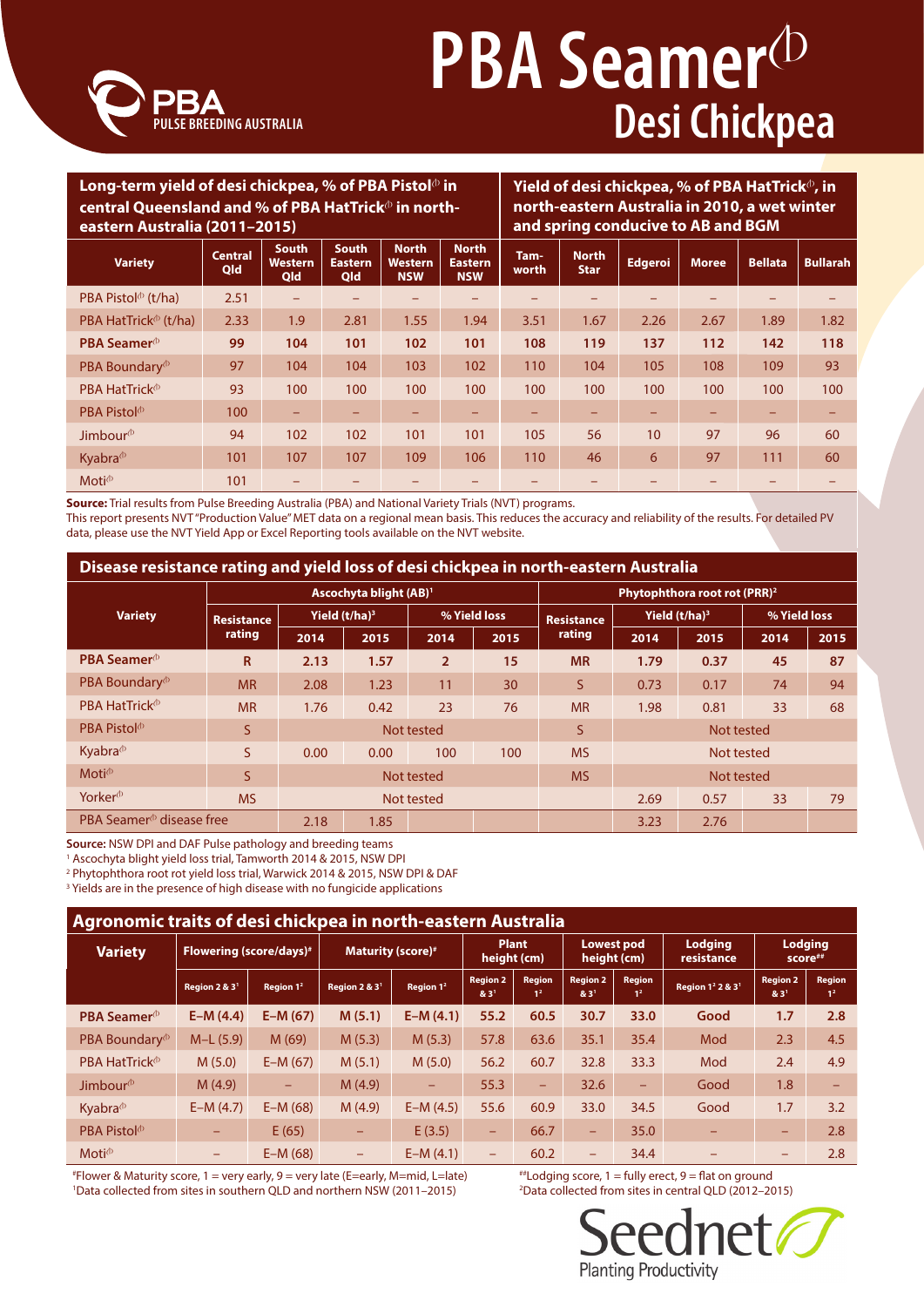

# **PBA Seamer**<sup>(D</sup> **Desi Chickpea**

### **YIELD & ADAPTATION**

- $\bullet$  PBA Seamer<sup> $\circ$ </sup> is generally well adapted to those areas of Region 1 (central Qld), Region 2 (central/northwestern slopes and plains of NSW and Darling Downs of Qld) and Region 3 (central/north-western plains of NSW and Western Downs/Maranoa of Qld) where chickpeas are currently grown.
- $\bullet$  PBA Seamer<sup>®</sup> has similar yields to PBA Pistol<sup>®</sup> in central OLD and PBA HatTrick $\Phi$  in southern OLD and northern and central NSW.
- $PBA$  Seamer<sup> $\Phi$ </sup> is not recommended for southern NSW. Victoria, South Australia or Western Australia chickpea growing regions where yields are lower than currently recommended varieties.

## **DISEASE MANAGEMENT**

### **Ascochyta blight (AB)**

- $\bullet$  Results from yield loss trials and screening nurseries demonstrate that PBA Seamer $\Phi$  is significantly more resistant to Ascochyta than PBA HatTrick $\Phi$  and PBA Boundary<sup>®</sup>.
- The Resistant Ascochyta rating means that, in the target regions disease development will normally be very slow, with minimal yield loss in most seasons.
- **•** In most seasons, there is no cost benefit in applying a fungicide before Ascochyta is detected.
- In seasons of high Ascochyta pressure, a reactive foliar fungicide program and at least one pod protective spray may be warranted.
- Monitor the crop 10–14 days after each rain event and if Ascochyta is detected, consult your agronomist.

#### **Phytophthora root rot (PRR)**

- $\bullet$  PBA Seamer<sup> $\circ$ </sup> is rated as Moderately Resistant to Phytophthora based on results from screening nurseries and yield loss trials. Although three yield loss trials have indicated useful resistance, a conservative approach to paddock selection would be prudent.
- Avoid paddocks that have either: (1) a history of PRR in chickpea, irrespective of when chickpea was last grown, and (2) a likelihood of prolonged waterlogging following heavy rain.

#### **Botrytis grey mould (BGM)**

- **•** Controlled environment testing, confirmed by opportunistic field testing in 2010, indicates that PBA Seamer $\Phi$  is Moderately Susceptible to Botrytis and its good lodging resistance can be an advantage under high biomass situations (e.g. 2010).
- A registered fungicide seed dressing is highly recommended for early control of seedling root rots, seed transmitted ascochyta blight and botrytis

seedling disease. Monitor for BGM in spring as temperatures and humidity rise. Apply a fungicide containing either carbendazim or mancozeb once BGM has been identified within the crop.

#### **Virus**

- PBA Seamer<sup>®</sup> is rated as Moderately Susceptible to the major chickpea viruses, similar to other regional varieties.
- Retention of cereal stubble, timely sowing and establishment of the recommended plant population (see below) provide the most effective management in virus-prone districts.

## **AGRONOMY**

#### **Agronomic characteristics**

- $\bullet$  PBA Seamer<sup> $\circ$ </sup> has a semi-erect plant type compared to the erect plant type of PBA HatTrick $\Phi$  and PBA Boundary<sup>®</sup>.
- $\bullet$  PBA Seamer<sup> $\circ$ </sup> is slightly shorter (1–3 cm), the lowest pod height is 3–5 cm lower and lodging resistance is superior to PBA HatTrick $\Phi$  and PBA Boundary $\Phi$ . It flowers slightly earlier than PBA HatTrick $\Phi$  but has the same harvest maturity.
- The combination of semi-erect habit, excellent lodging and ascochyta blight resistance make PBA Seamer $\Phi$ well adapted to the higher rainfall environments in southern QLD and central/northern NSW. PBA Seamer $\Phi$ 's potential yield can be optimised in these environments when planted on narrower rows, 25–50 cm, at a high density (30 plants/m<sup>2</sup>).

#### **Sowing**

- $\bullet$  Target the optimum planting window for your area, but avoid very early sowing (to minimise the risk of lodging).
- Sow high quality seed at rates calculated to achieve 25-30 plants/m<sup>2</sup> establishment. Typically 60 to 75 kg/ ha depending upon germination percentage, vigour and planting conditions.
- Inoculate with Group N Chickpea rhizobial inoculum.

#### **Tolerance of abiotic stresses**

- $\bullet$  Moderately intolerant of salt, similar to PBA HatTrick $\Phi$ and PBA Boundary<sup>®</sup>.
- There is no evidence of increased sensitivity to vegetative frost compared to other desi varieties.

#### **Herbicide tolerance**

PBA Seamer $\Phi$  has performed similarly to PBA HatTrick $\Phi$ to most registered pre- and post-emergent herbicides applied at recommended rates in screening nurseries on alkaline soils in SA.



## **REFER TO DETAILED INFORMATION AT www.pulseaus.com.au**

**Best management guides, crop and disease management bulletins**